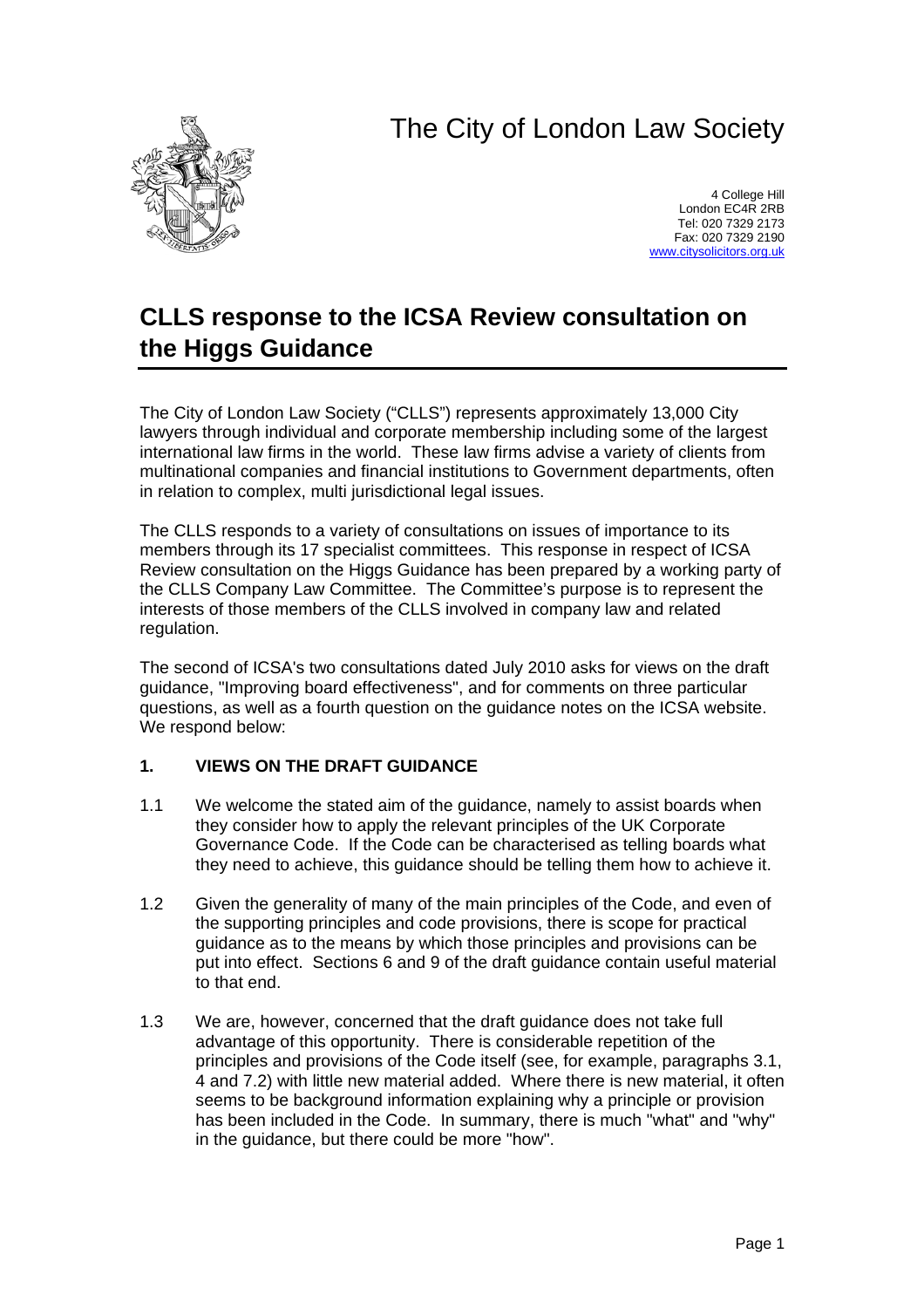#### **2. ARE THERE ANY AREAS THAT HAVE NOT BEEN COVERED?**

- 2.1 Developing this point further, we think it would be useful, particularly for smaller listed companies, if the guidance gave examples of how the Code's principles and provisions might be applied. Examples of good practice might be gleaned from sources such as published annual reports, the Walker Review and the FRC's own reports.
- 2.2 To give just one example, the Walker Review (paragraph 3.16) noted that, as part of the induction process for a new non-executive director, some boards provide for the NED to be mentored by a senior member of the executive team. In similar vein, the 2010 Marks & Spencer annual report discloses that a newly appointed executive director spent time with a non-executive director as part of his induction process to prepare him for his wider responsibilities as a main board director.
- 2.3 These examples should not in any way be prescriptive. There will be other ways of satisfying the Code's principles and there should be no suggestion that the examples provided are any better than other methods which a company may choose to follow. Each company must find those means of applying the Code's principles which suit it best. We nonetheless think that it would be extremely useful for ICSA to collate such examples and to include them in the guidance, and to update them periodically.
- 2.4 The guidance given in paragraph 9.4 of the draft on the decision-making process is an example of the practical advice which we think is needed and of which we think more could perhaps be provided.
- 2.5 No reference is made in the draft guidance to the importance of the concept of the unitary board and the collective responsibility of all directors. Paragraph 3.1 of the draft, which in part follows the wording in the opening paragraph of the Higgs Guidance on the role of the non-executive director, should also repeat and explain the Higgs reference to the unitary board.
- 2.6 Section 7 on the role of non-executive directors refers to their role in developing proposals on strategy. Reference might also be made to their work in scrutinising management performance, on risk and in setting remuneration and appointments to the board.
- 2.7 Section 13 of the guidance refers to evaluations of the performance of the board and directors. We repeat the point made in paragraph 3.3 of our response to the first consultation that it would be helpful to have guidance on appropriate standards for the evaluation process and the management of potential conflicts of interest (as anticipated in paragraph 3.42 of the FRC's Final Report of December 2009). It would be useful for this to be included in the revised guidance when it is adopted and issued by the FRC.

#### **3. ARE THERE ANY AREAS COVERED WHICH ARE CONSIDERED SUPERFLUOUS OR IRRELEVANT, AND COULD THEREFORE BE OMITTED?**

3.1 We have made the point above about the repetition in the guidance of material from the Code. We appreciate that in places this may have been done to put other material in context and to avoid the reader having to make constant references back to the Code, but we see a danger in the guidance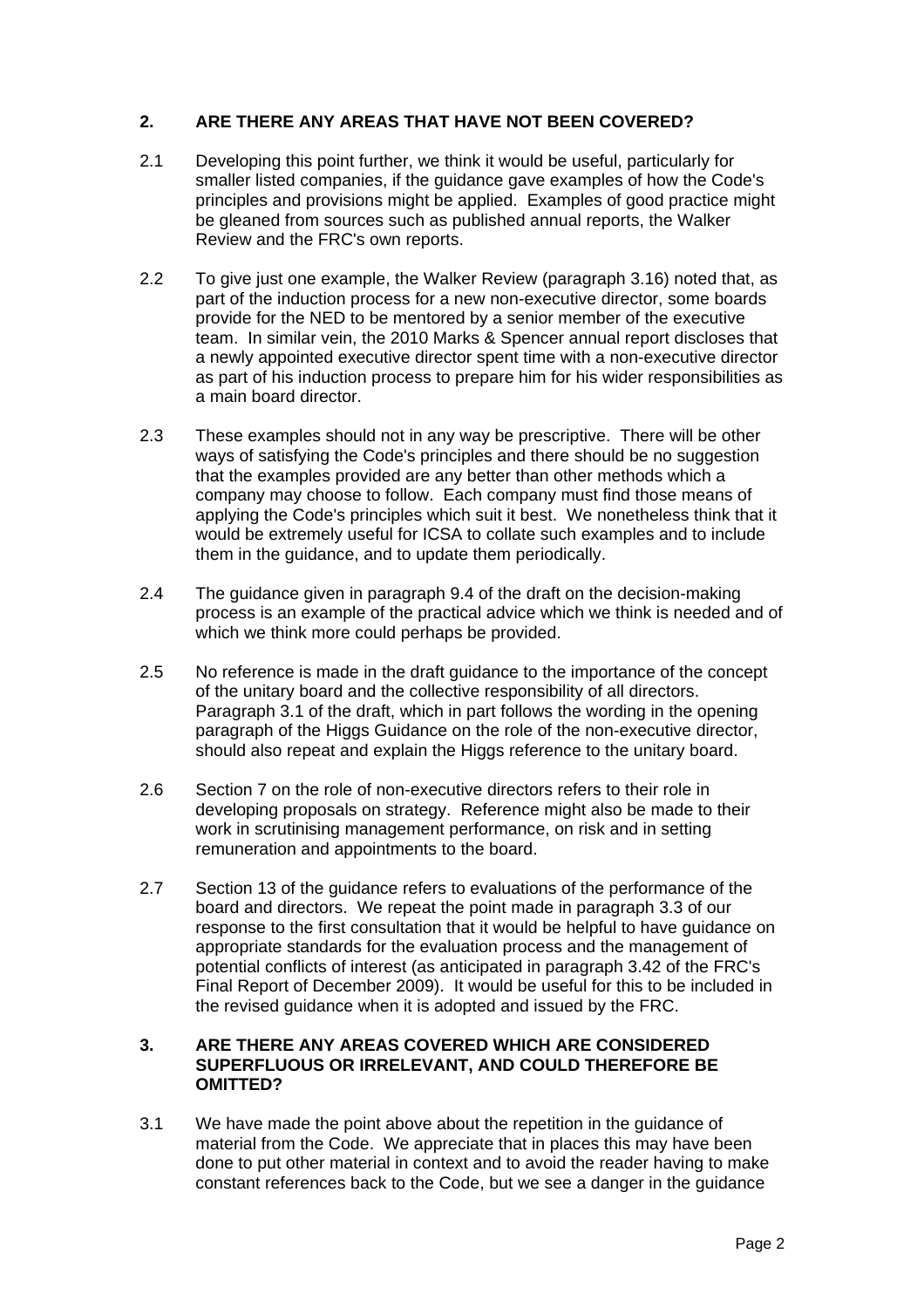being seen as a document to be read on its own. Rather, it should be a supplement to the Code and not attempt to replace it by paraphrasing its terms. Readers should be encouraged to go back and look at what the main principles of the Code actually say and to see the Code provisions and this guidance as examples of how those principles might be applied.

3.2 We do not think that paragraph 10.8 of the draft guidance ("Once on the board, a director will wish to be sure that he or she is complying with the duty to exercise reasonable care, skill and diligence owed to the company") adds anything of use and could be omitted. It effectively repeats s.174(1) of the Companies Act 2006 without providing any further commentary. In addition, we think there is little reason to reproduce ss.170 to 177 of the Act in Appendix B. Directors can obtain advice on these duties from other sources.

#### **4. ARE THERE POINTS OF DRAFTING DETAIL?**

- 4.1 There are many references throughout the draft guidance to boards "ensuring" a particular outcome. For example, paragraph 2.5 says: "Boards should maintain robust governance arrangements to ensure they always act in a way that will generate sustainable value for the company." While sustainable value is a goal, its achievement cannot be certain. Boards should be encouraged to put in place and apply procedures and other means towards a particular end, but the language of this guidance should not suggest they can guarantee its achievement.
- 4.2 Paragraph 2.5 might therefore read: "Boards should maintain robust governance arrangements to assist them to act in a way that will generate sustainable value for the company." Other uses of "ensure", "ensuring" and "make certain" throughout the draft guidance might be similarly amended.
- 4.3 Paragraph 4.1 of the draft guidance says, in commenting on main principle A.3, concerning the role of the chairman: "This requires living and upholding the highest standards of integrity and probity inside and outside the boardroom…." We are concerned that this wording risks seeming to regulate purely private conduct which has no bearing on the company concerned. We assume that is not the intention and suggest it is made clear that this point only relates to matters of relevance to the company, for example by substituting for the words quoted above: "This requires living and upholding the highest standards of integrity and probity in carrying out the role of the chair…."
- 4.4 Paragraph 5.3 of the draft guidance says that the Code requires the role of the senior independent director to be set out in writing. Is that correct? Although it may be desirable, we have not been able to find any provision in the Code which states that requirement. If there is such a requirement, would ICSA consider expanding the guidance in section 5 into text which could be included in the senior independent director's letter of appointment?
- 4.5 Paragraph 6.4 of the draft guidance says that executive directors should view themselves as representatives of the owners of the business, rather than as having solely executive responsibilities. We do not think it correct to characterise directors as "representatives" of shareholders. Directors, including executive directors, are responsible for managing the company in accordance with their duty under s.172, Companies Act 2006, to promote the success of the company "for the benefit of its members as a whole" and the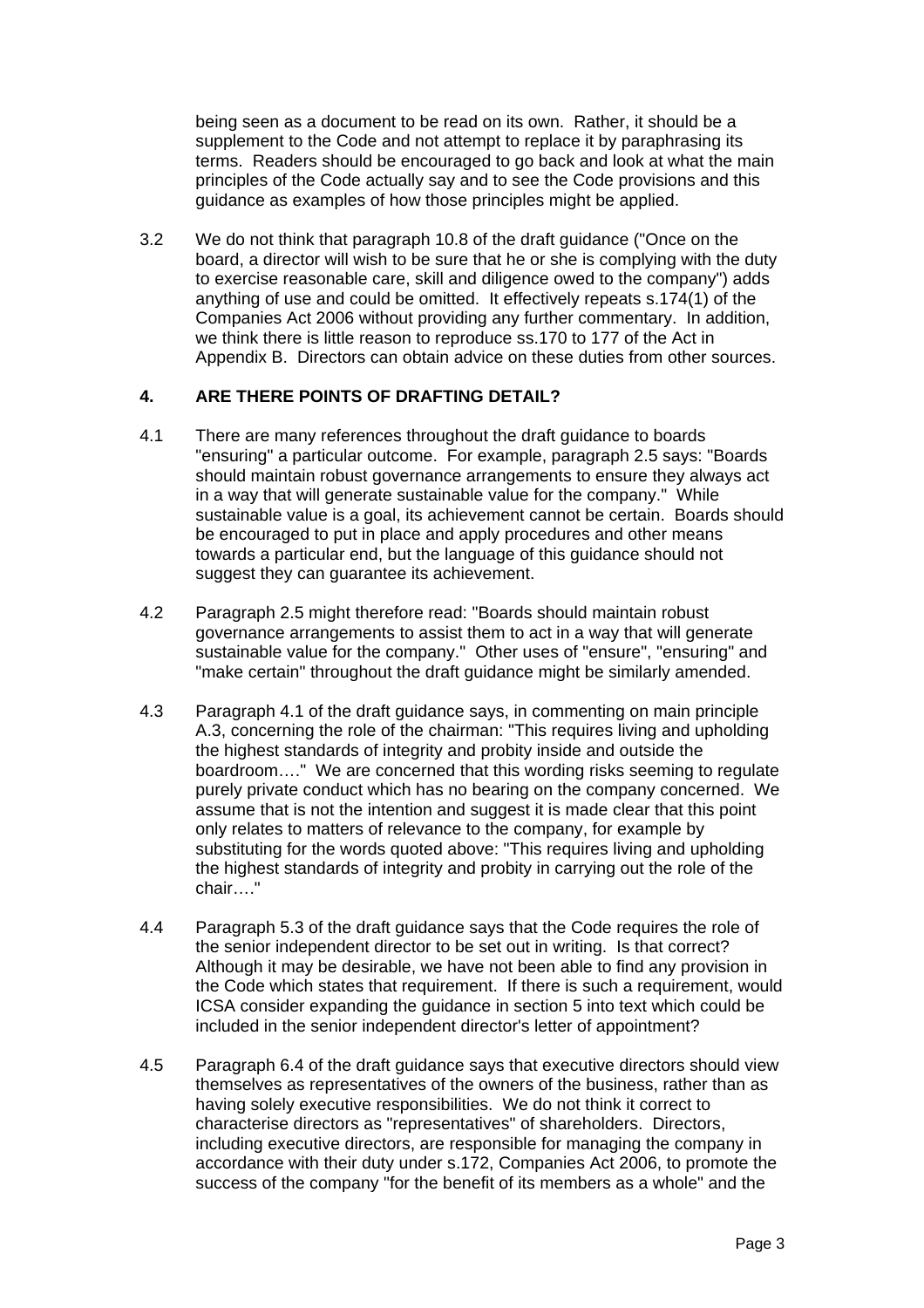six factors in that section to which directors must have regard (amongst other matters).

- 4.6 The first sentence of paragraph 6.4 might therefore read: "For their part, executive directors should view themselves as having responsibilities as members of a unitary board for the whole of the business, and to all of the company's stakeholders, rather than as responsible purely to the CEO in their executive management capacity."
- 4.7 Supporting Principle B.2 calls for due regard to be had for the benefits of diversity on the board, including gender. It may be useful for the guidance to make reference in paragraph 10.2 to other types of diversity. See, for example, the references in the Walker Review to the need for a diversity of skillsets and experience (paragraph 3.13).
- 4.8 In paragraph 10.3, it might help the casual reader if there were further clarification of what is meant by the phrase "diversity of psychological type". Is it suggested that some form of psychological testing will be introduced before appointment to the board and as part of the annual evaluation process?
- 4.9 Paragraph 13.3 suggests that evaluation of the board, its committees and of directors might be conducted over a period of years, with, for example, the board being evaluated one year and its committees the next year. This seems to run counter to main principle B.6 which requires annual evaluation of each of the board, its committees and of directors. Listing Rules 9.8.6R(5) and 9.8.7R require a listed company to apply the main principles and so we query whether the guidance should be suggesting a departure from B.6.
- 4.10 Paragraph 14.4 says "The Annual Report and Accounts should be seen as the single most important communication between a company and its shareholders, and not simply as a marketing document." The Report and Accounts are, of course, required by law and much of what is contained in the document is dictated by legislation and accounting standards. Our concern on this point, however, is that the sentence quoted above seems to downplay the importance of regular communication with major shareholders as required by main principle E.1 and the importance of the AGM emphasised in main principle E.2. The insertion of the word "formal" before "communication" in the quoted sentence may help, together with some reference to Section E of the Code.

#### **5. WOULD IT BE USEFUL FOR THE GUIDANCE NOTES PRODUCED BY ICSA TO BE UPDATED, AND REFRESHED PERIODICALLY, AND TO CONTINUE TO BE MADE AVAILABLE ON THE ICSA WEBSITE?**

- 5.1 We agree that it would be useful for ICSA's guidance notes listed at the end of the consultation document to be updated, and for them to be kept up to date and available on the ICSA website.
- 5.2 We also think it would be helpful for them to be referred to in the guidance. So, for example, section 7.2 on non-executive directors should refer to the model letter of appointment and section 11 on induction might make reference to the induction check list. As currently drafted, the reader would be unaware that such further guidance exists. As a purely practical